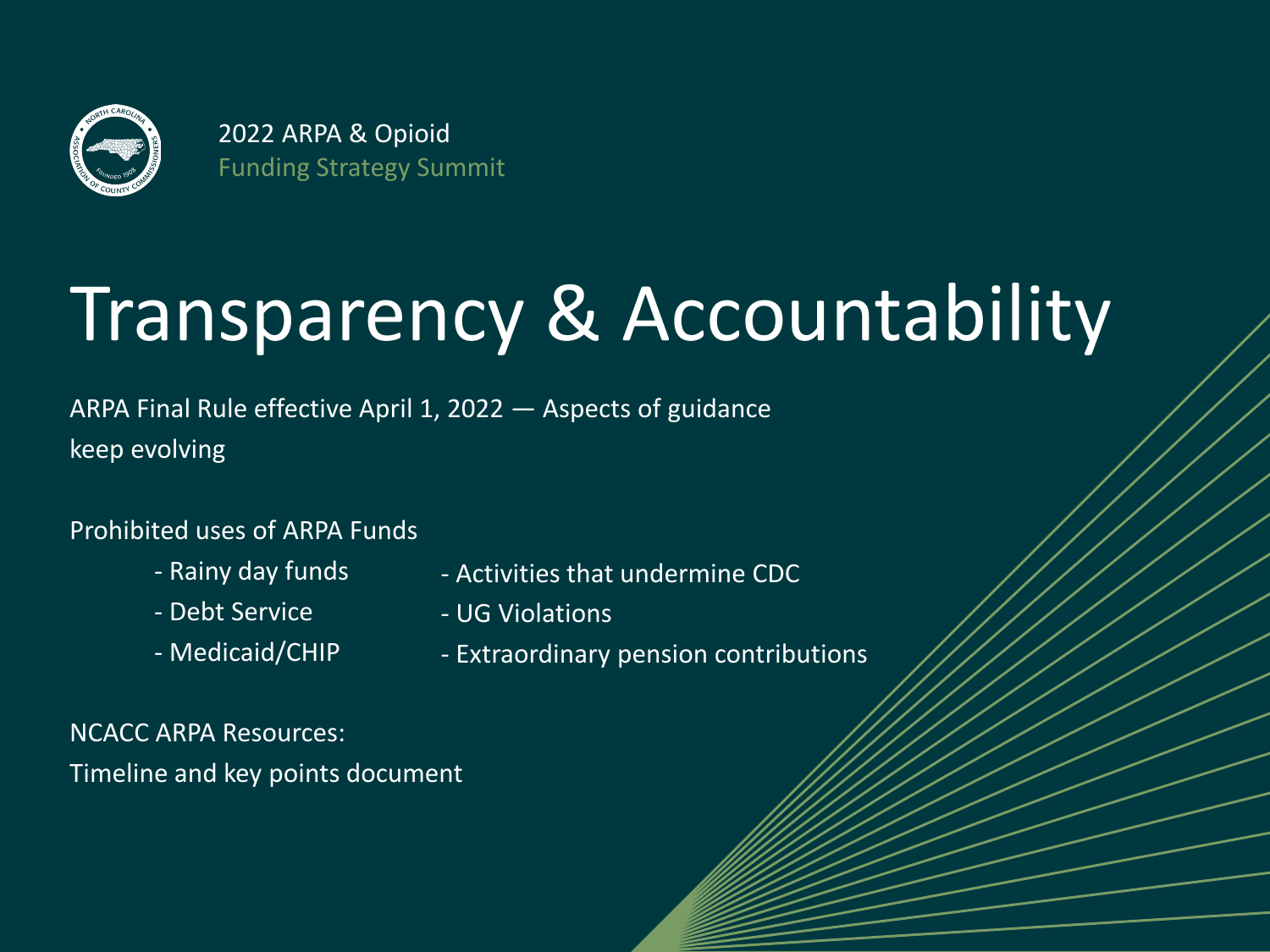

# Two Dimensions of ARPA **Compliance**

1. Reporting to U.S. Treasury

2. Adhering to federal Uniform Guidance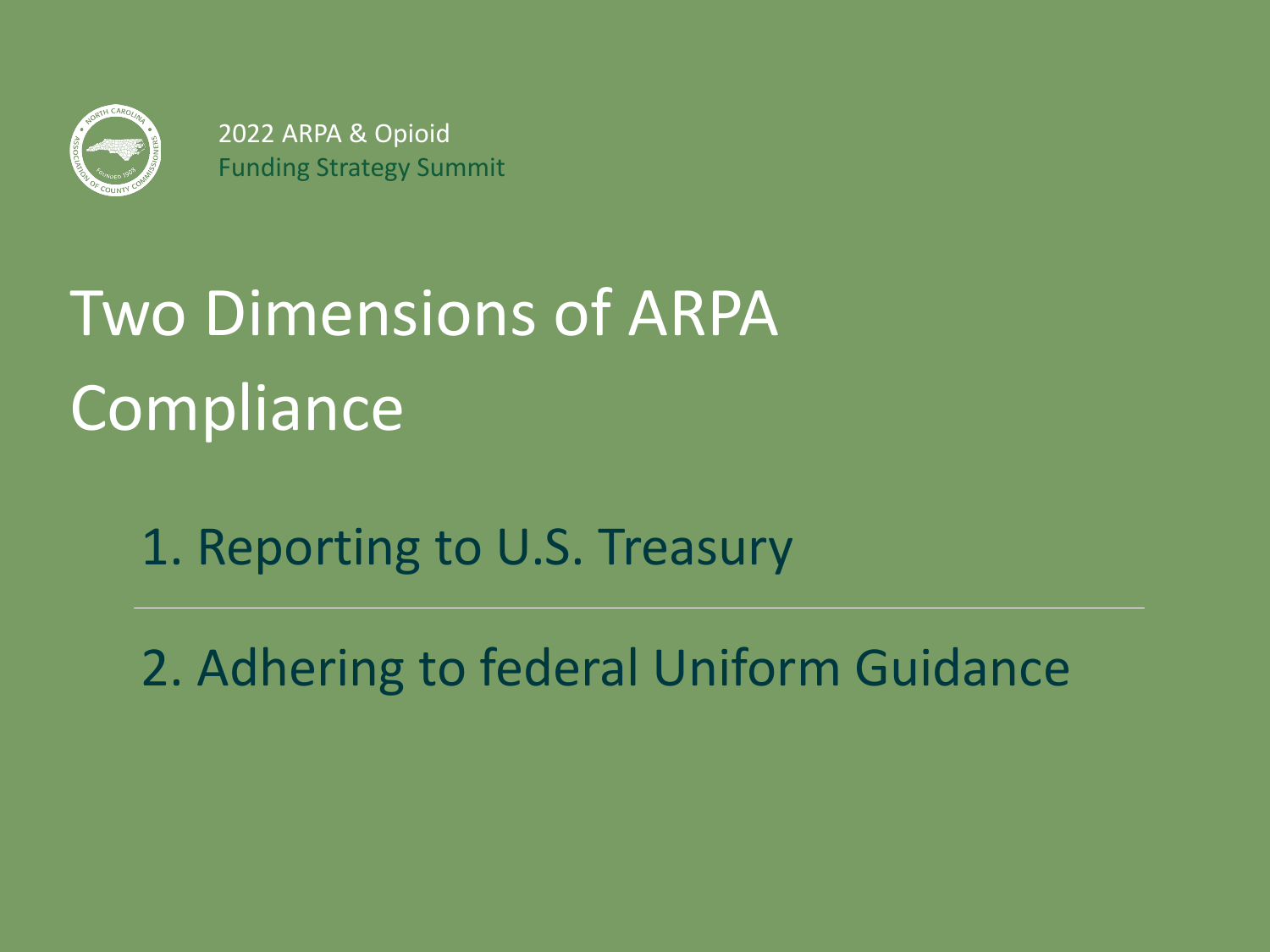

## ARPA Reports Due April 30

## Project and Expenditure Reports are due to U.S. Treasury on April 30, 2022



 $\mathbf{1}$   $\vert$  Check internal process and county's Treasury accounts



2 Visit U.S. Treasury webpage on Recipient Compliance and Reporting Responsibilities for resources



3 Email **SLFRP@treasury.gov** for help with technical issues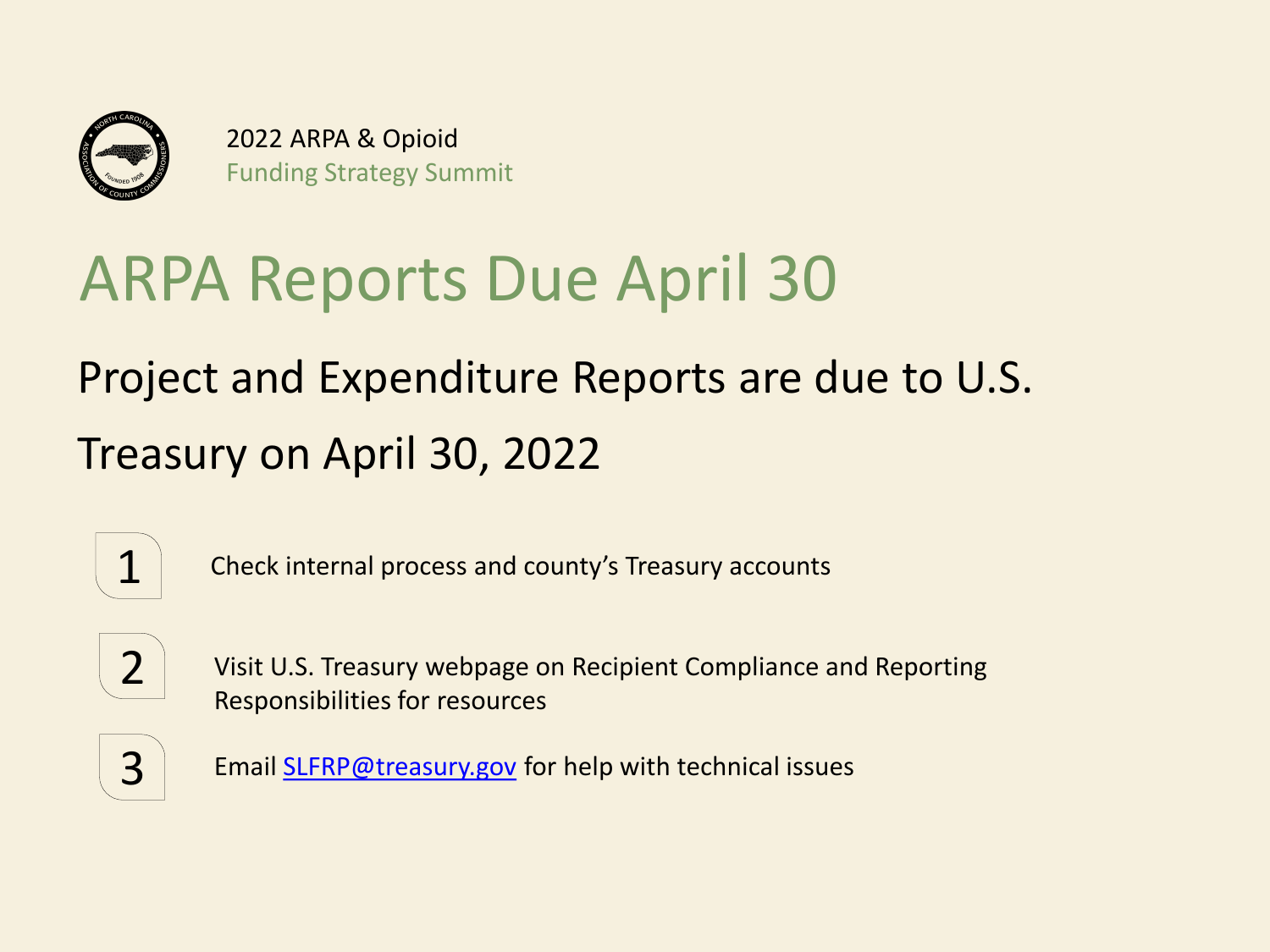

# Federal Uniform Guidance

## ARPA recipients are required to comply with the federal Uniform Guidance





 $2$  UG promotes effectiveness, and reduces risk of waste, fraud, and abuse



 $3$  All ARPA funds must be tracked and managed, including funds designated as a revenue loss



4 | UNC School of Government UG resources: <https://arpa.sog.unc.edu/uniform-guidance/>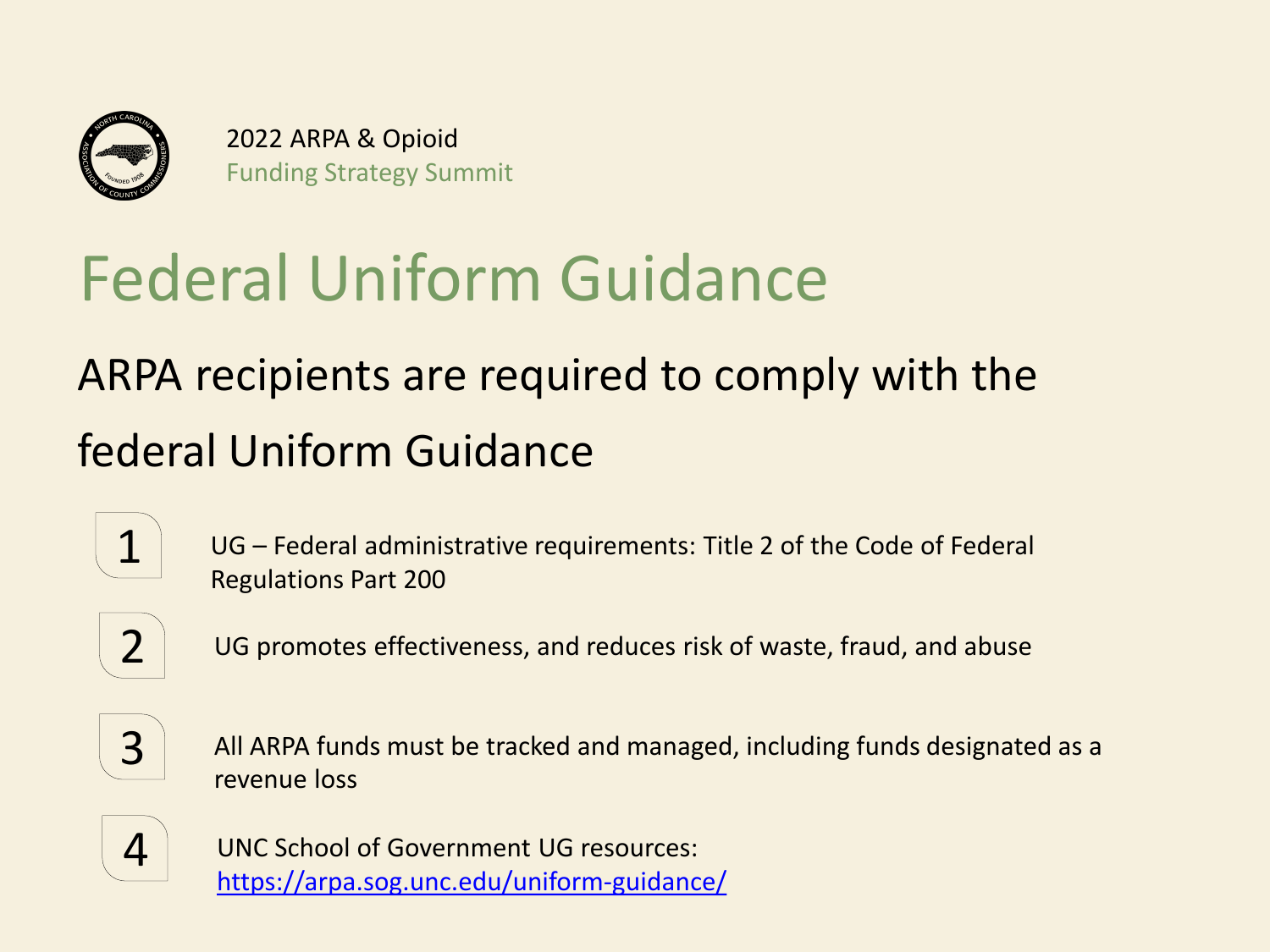

# **arpquestions@ncacc.org**

### **Connor Crews**

**Assistant Professor of Public Law and Government at the UNC School of Government**

### **Sharon Edmundson**

**Deputy Treasurer and Director of the State and Local Government Finance Division at the North Carolina Department of State Treasurer State and Local Government Finance Division**

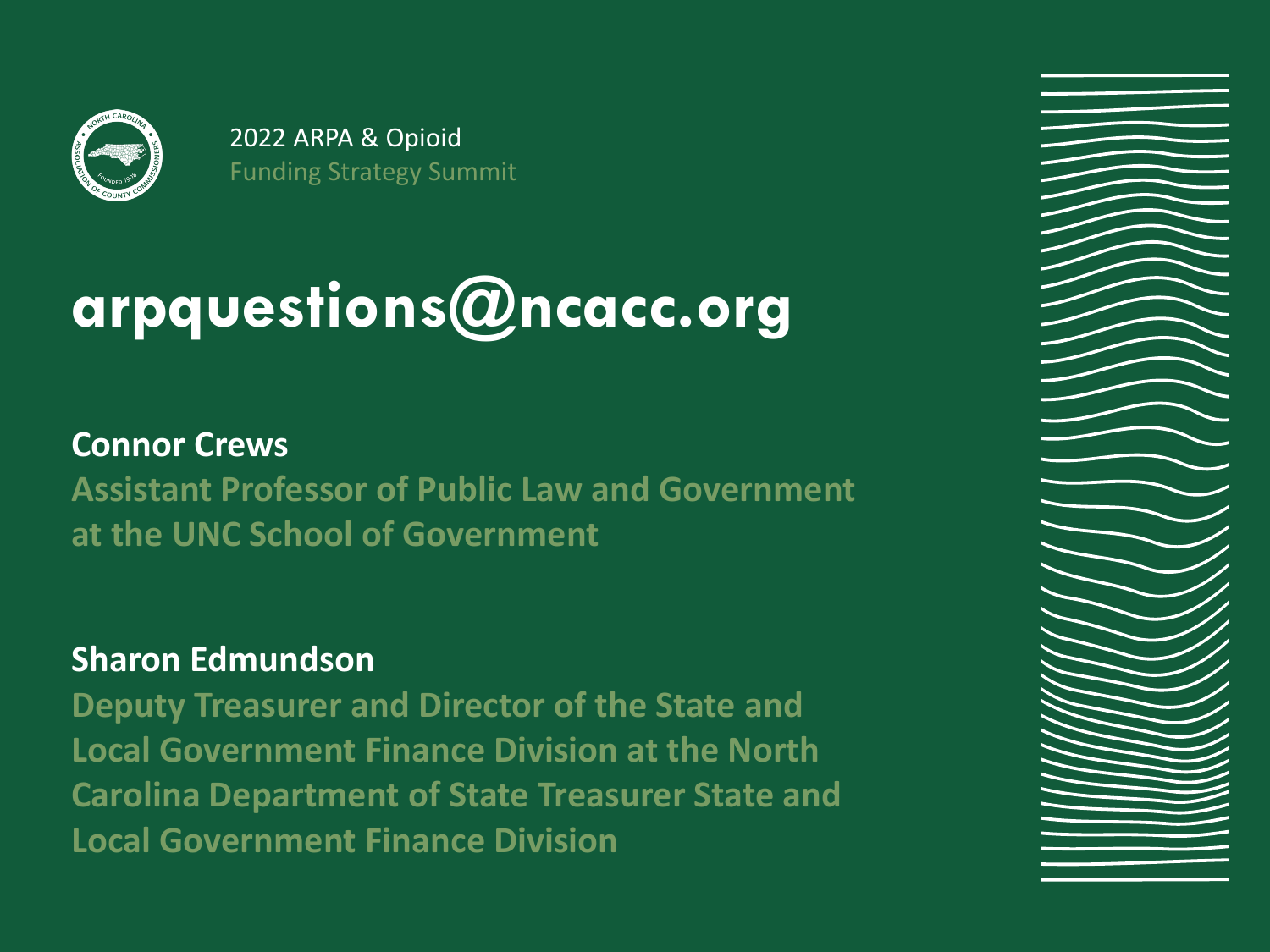



STATE TREASURER OF NORTH CAROLINA DALE R. FOLWELL, CPA

### STATE AND LOCAL GOVERNMENT FINANCE DIVISION

### ARPA and Compliance – How to Get it Right!

Sharon Edmundson, Deputy Treasurer State and Local Government Finance Division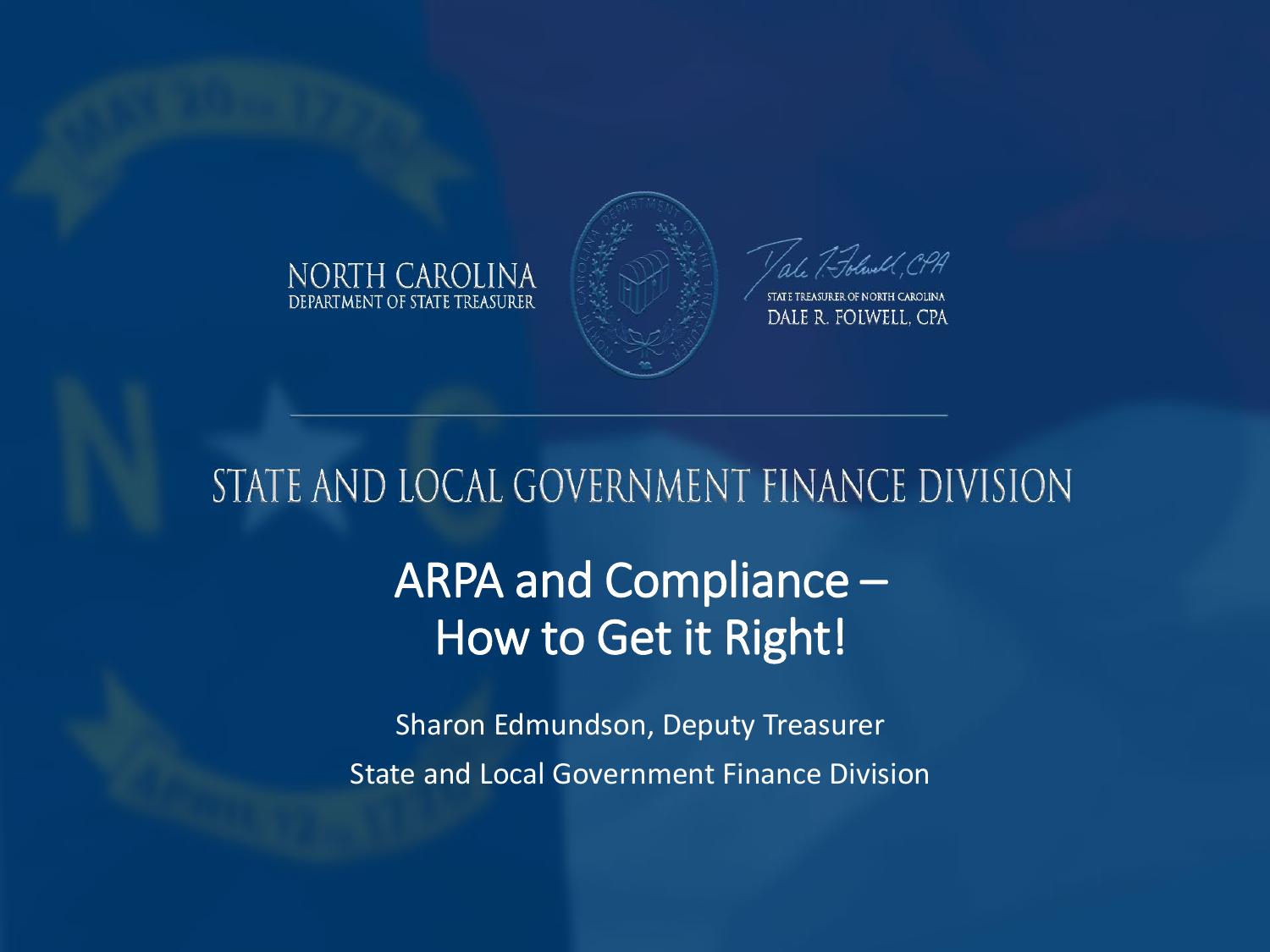



## Accounting, Auditing, and Budgeting Issues



[This Photo](http://justinangel.net/SilverlightIsnTFullyCrossPlatform) by Unknown Author is licensed under [CC BY](https://creativecommons.org/licenses/by/3.0/)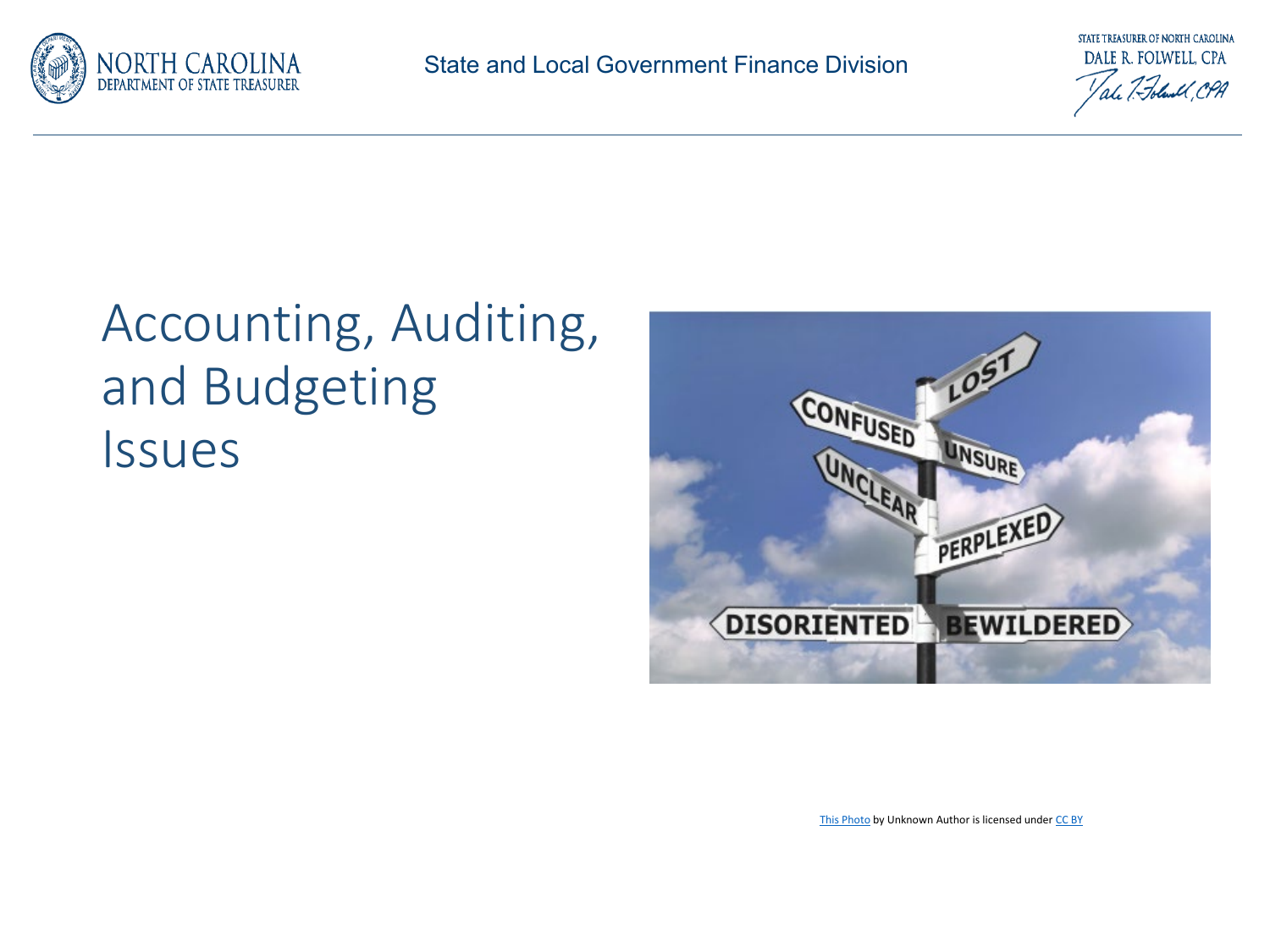



- Multi-step process
	- **NOT** required to do full blown RFP unless your audit fee exceeds \$250,000
	- **ARE** required to consider more than price
	- **ARE** required to have documentation to support your decision-making process
	- **CAN** be a multi-year decision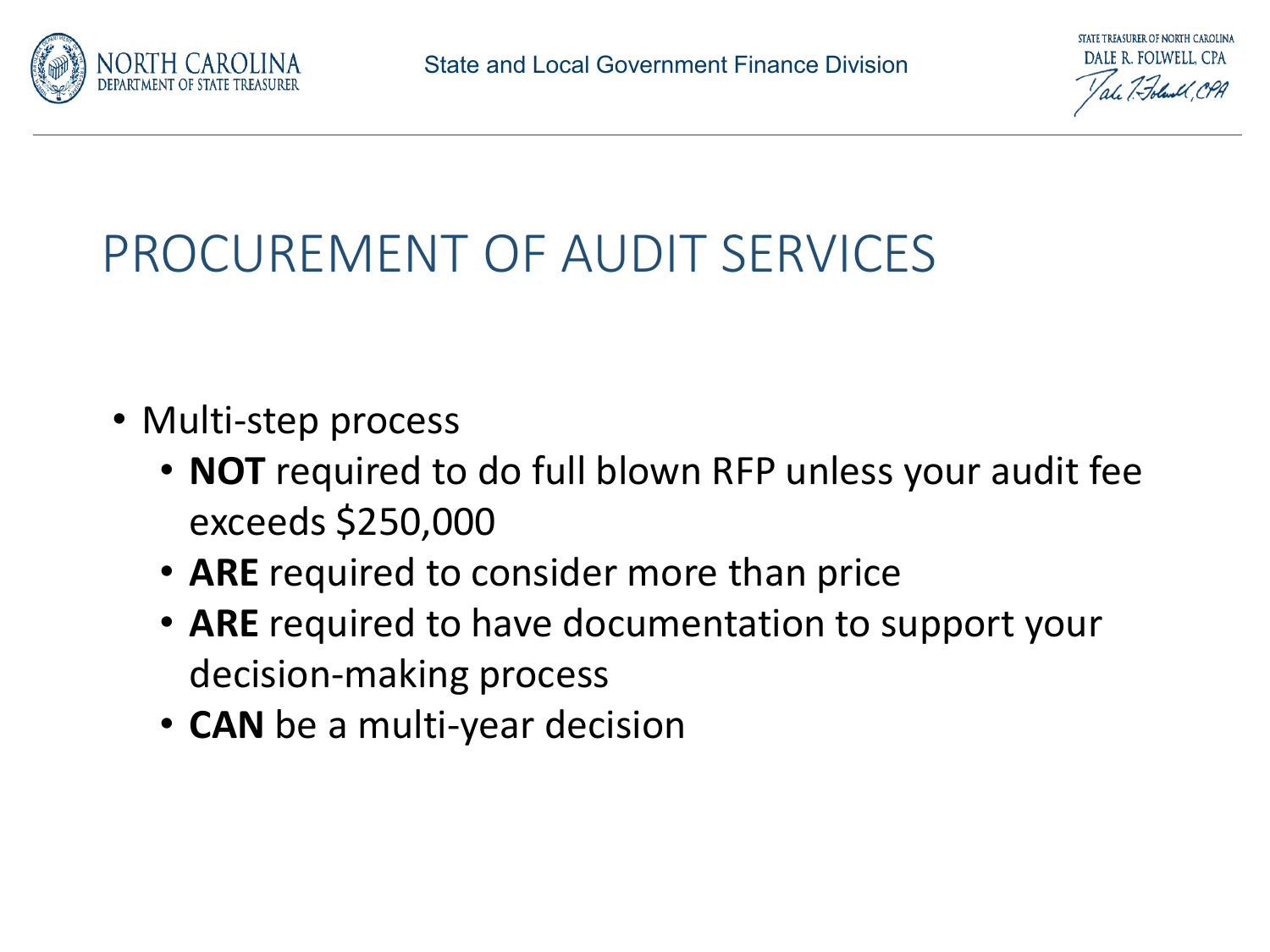



•**MUST** follow the procurement requirements as detailed in §§ [200.317](https://www.ecfr.gov/current/title-2/section-200.317) through [200.327](https://www.ecfr.gov/current/title-2/section-200.327) of [subpart D of this part](https://www.ecfr.gov/current/title-2/part-200/subpart-D) [or the FAR \(48 CFR part](https://www.ecfr.gov/current/title-48/part-42)  42), as applicable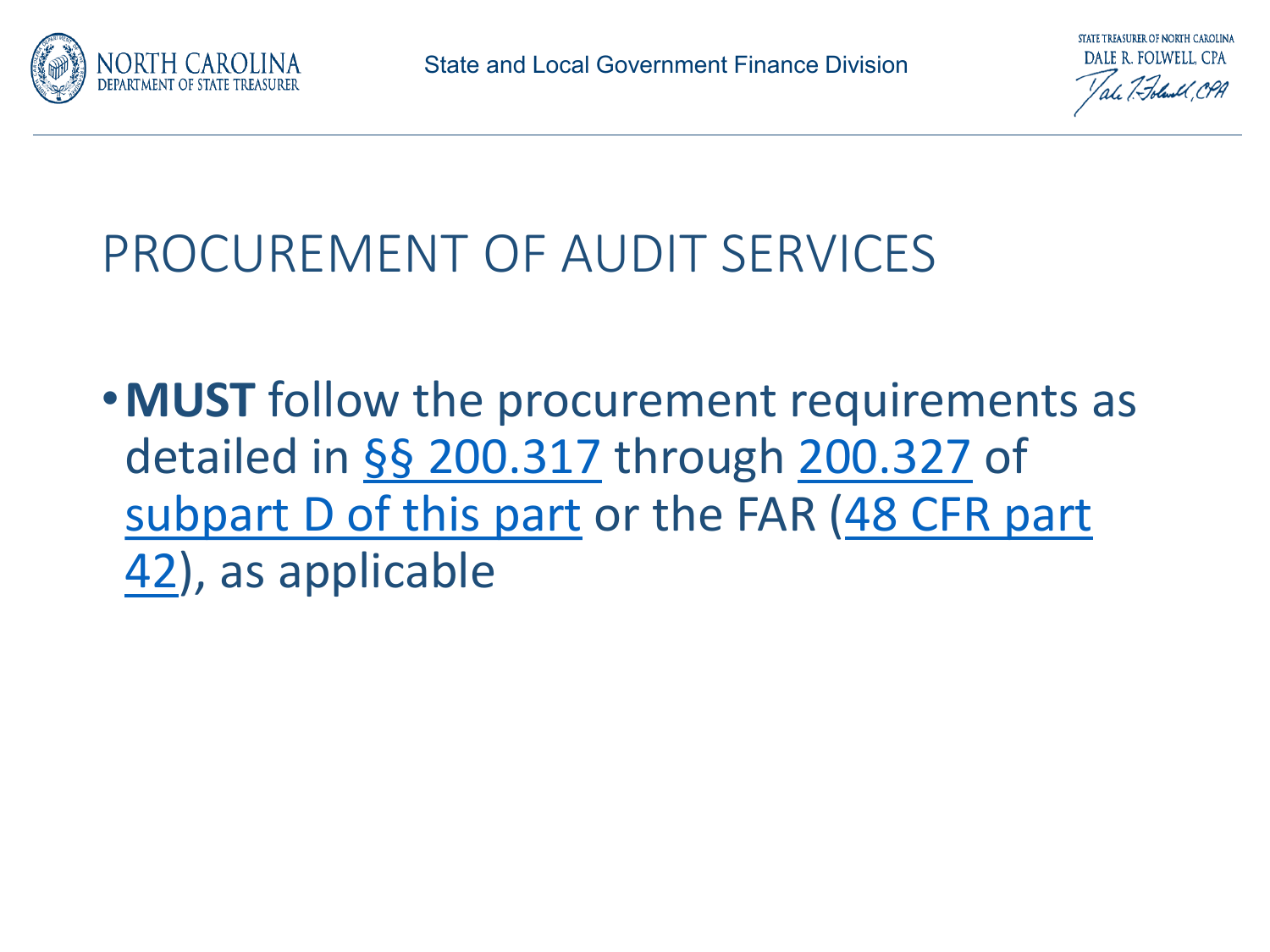



### **STEP 1**

• Estimate price of audit and determine where in this spectrum it will fall

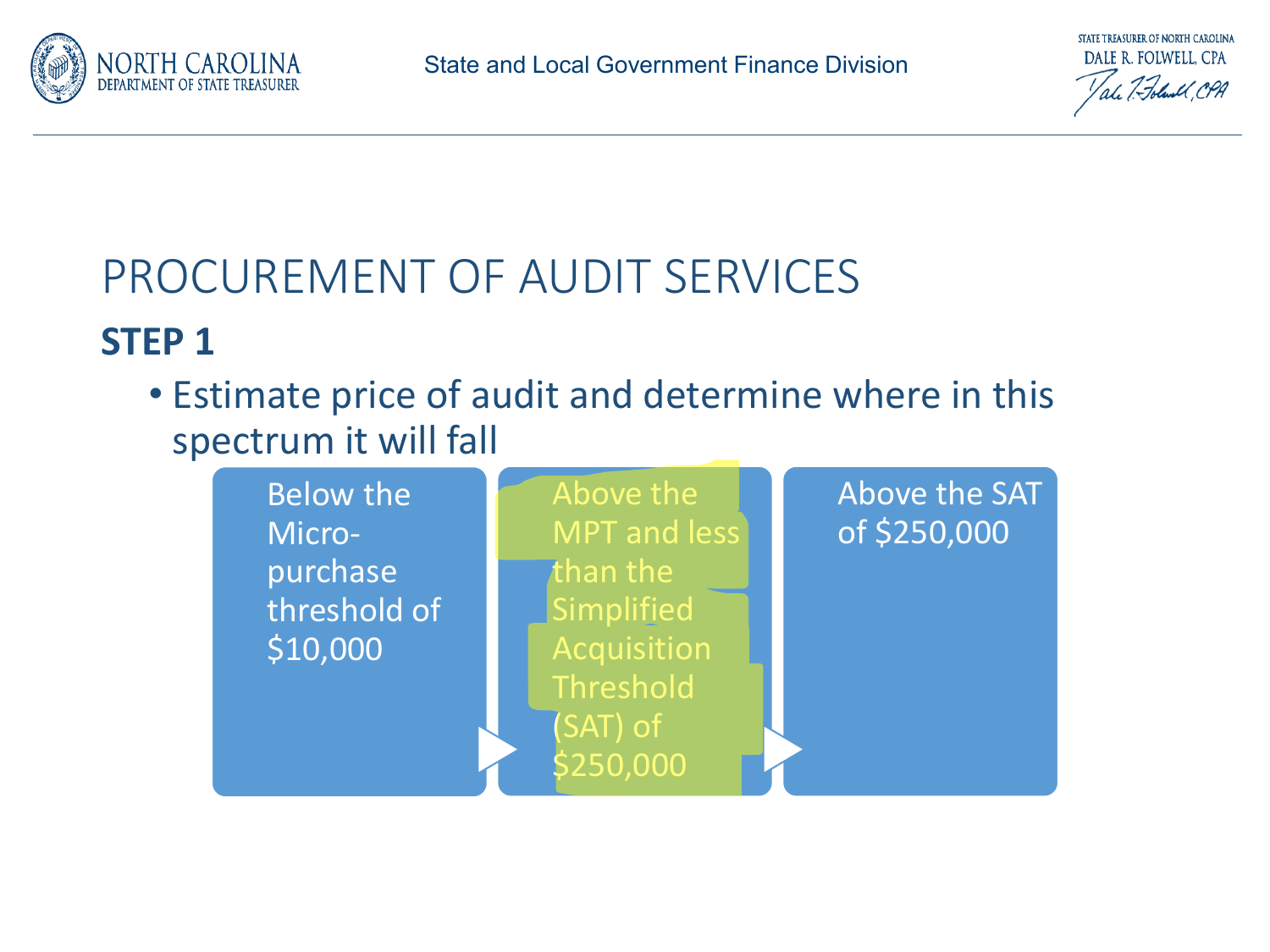



### **STEP 2**

•Determine the appropriate procurement method depending on where your audit fee falls across the three categories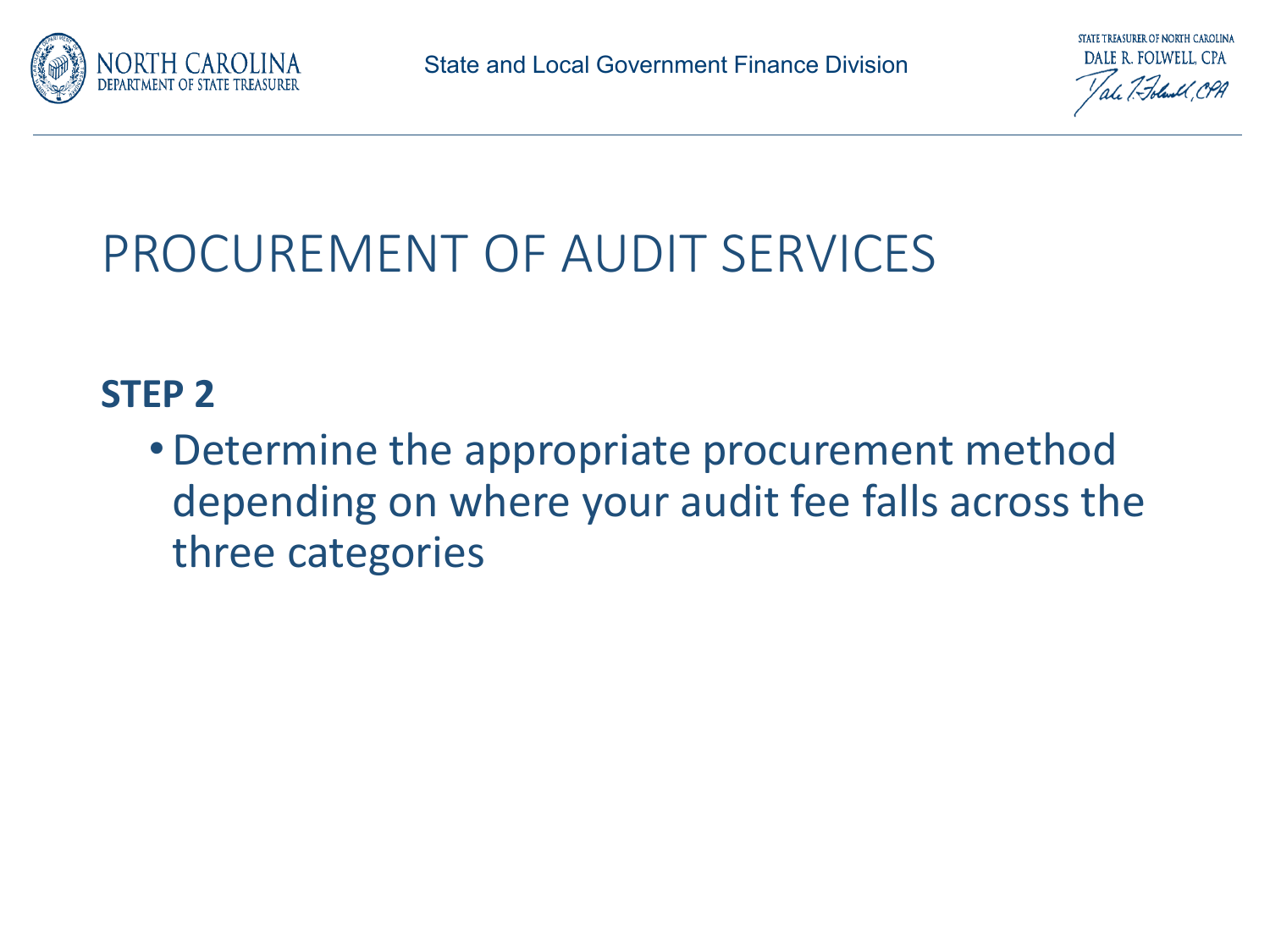

#### *Requirements of Each Possible Single Audit Procurement Method*

- *Micro-Purchase (2 C.F.R. § 200.320(a)(1)): …*Even where the cost of a contract for audit services falls below the micro-purchase threshold, a unit still must consider the evaluation factors described in 2 C.F.R. *§* 200.509 when awarding a contract in this range.
- *Small Purchases (2 C.F.R. § 200.320(a)(2))*: …The non-Federal entity is required to solicit an "adequate number" of price or rate quotes before awarding a contract in this range. It need not formally advertise a bid opportunity but doing so may be the easiest way to satisfy the requirements of 2 C.F.R. *§* 200.509
- *Proposals (2 C.F.R. § 200.320(b)(2))***: …**requires the non-Federal entity to undertake a formal request for proposal ("RFP") process, which includes publicization of the RFP and receipt of proposals from an "adequate number" of "qualified offerors" (2-3 proposals, at minimum, are recommended).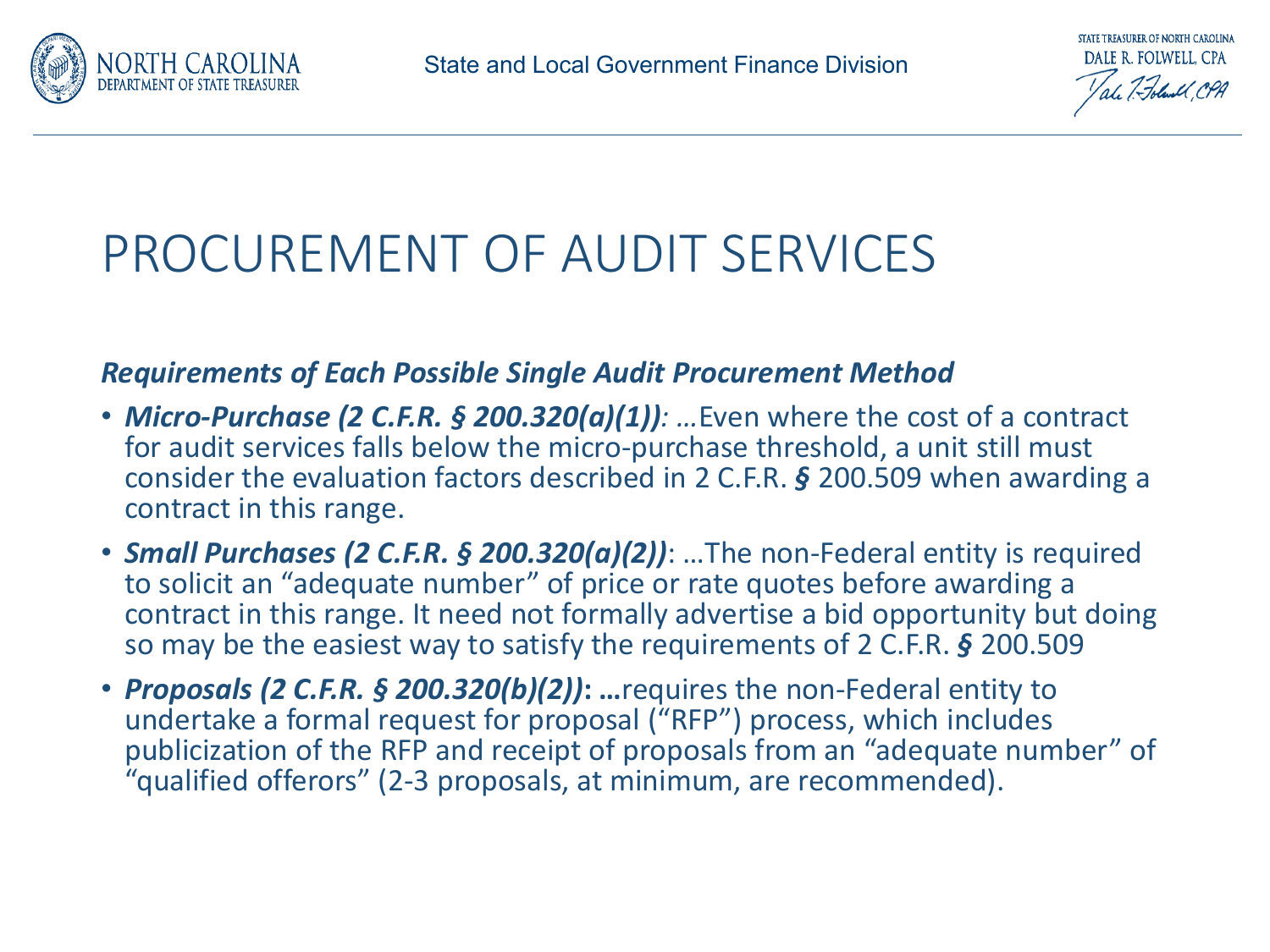

### **STEP 3**

- 2 C.F.R § [200.509\(a\)](https://www.law.cornell.edu/cfr/text/2/200.509) also requires a non-federal entity to:
- Make the objectives and scope of the audit clear to potential firms
- Request a copy of the auditor's peer review report (which the auditor is required to provide under GAGAS))
- Make affirmative efforts identified in 2 C.F.R. § [200.321\(b\)](https://www.law.cornell.edu/cfr/text/2/200.321) to utilize small businesses, minority-owned firms, and women's business enterprises ("MWBE") to conduct the audit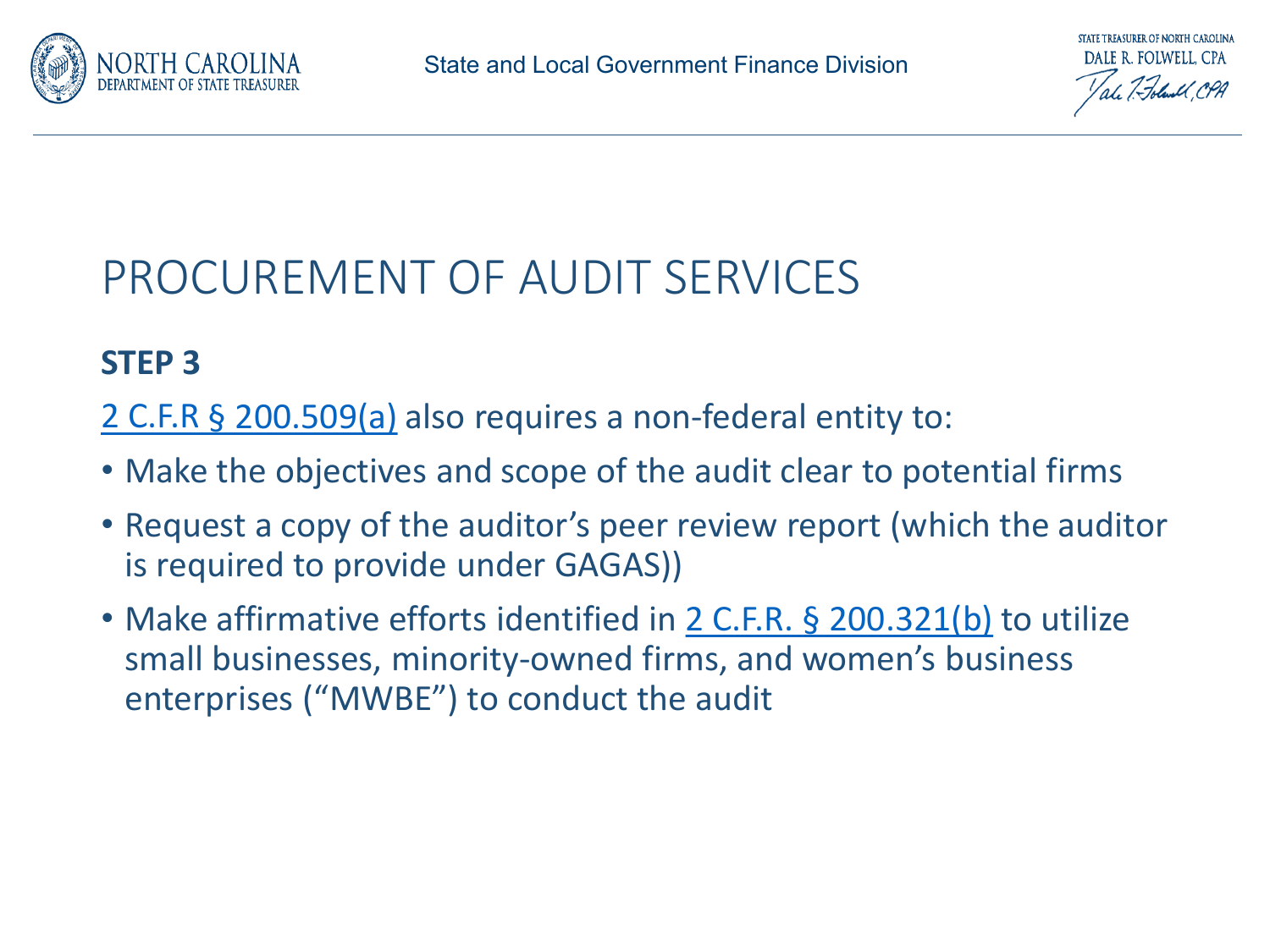

What extra steps can you take to attract MWBE firms to respond?

- A non-Federal entity may contact MWBE firms directly
- Place these businesses on solicitation lists
- Directly solicit a firm's involvement whenever it is a potential service provider

Contact the [NC HUB Office](https://ncadmin.nc.gov/businesses/historically-underutilized-businesses-hub) for assistance in locating MWBE businesses

See LGC website for list of firms that perform government audits in NC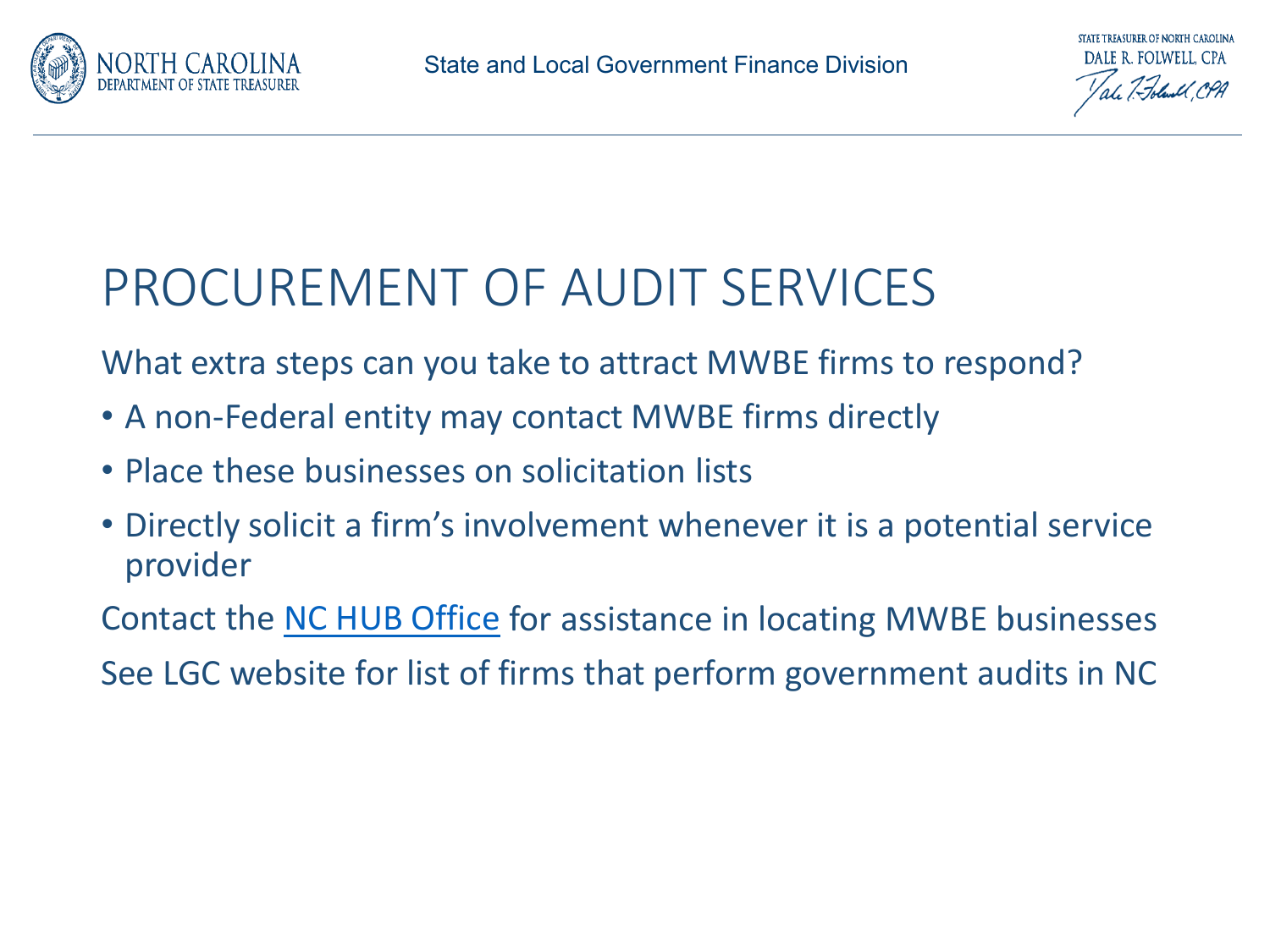

### **STEP 4**

Must consider and document the following factors when awarding a contract for audit services

- Firm's responsiveness to your requirements for audit services— including meeting the technical proposal instructions and addressing the technical evaluation criteria;
- Relevant experience of the firm or individual(s) involved;
- Availability of qualified staff to conduct the audit;
- Results of peer and external quality control reviews; and
- Price.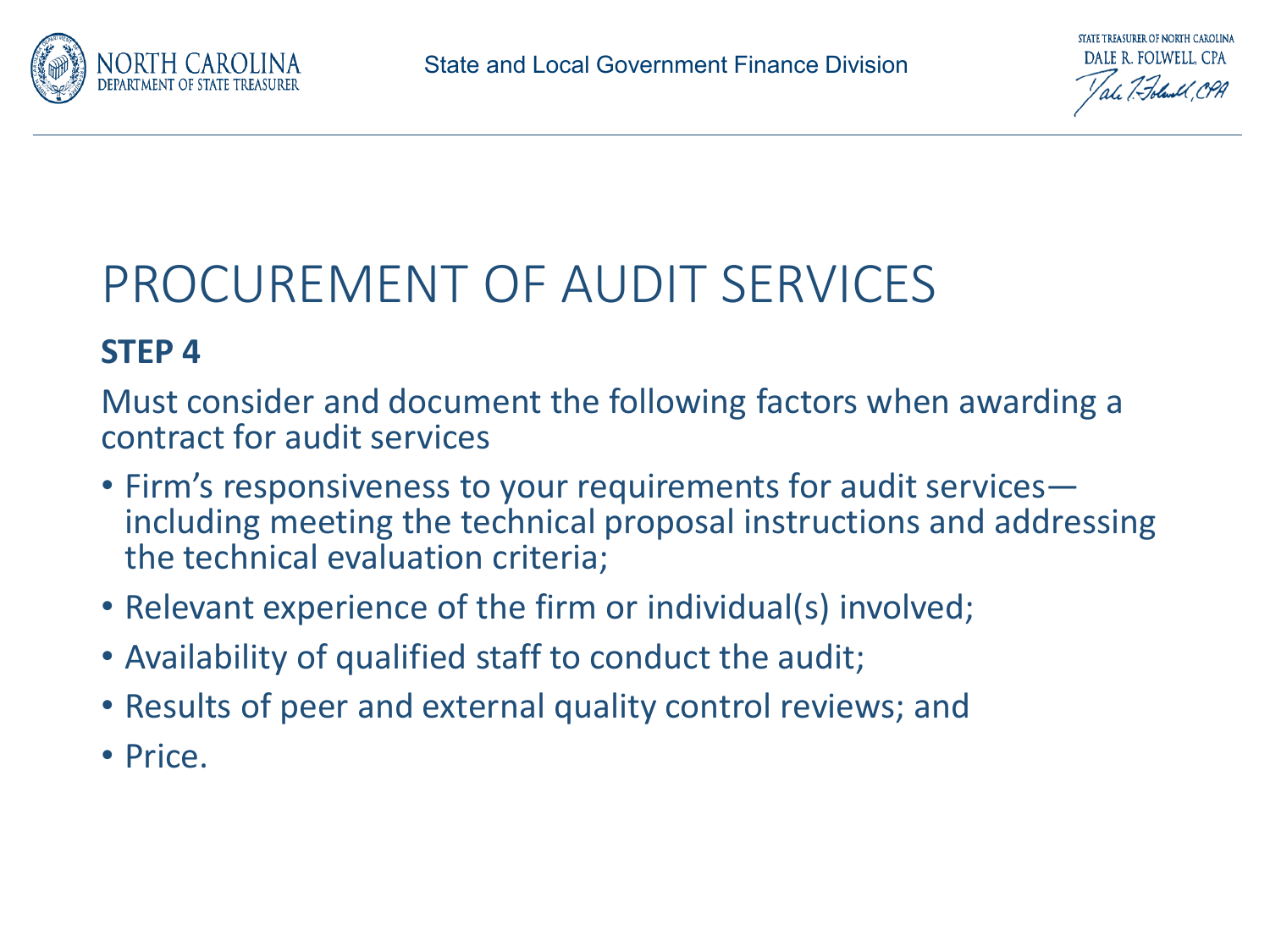

### Some additional notes/observations:

- Process does not have to be annually conducted multi-year agreements are fine
- Probably fine if have renewal clause in agreement and you exercise that clause if original procurement met requirements
- Probably not fine to continue with same audit firm if there is no renewal clause or one is not added

### • **Procurement process does not require that you change audit firms**

• Template RFP on our website if interested in going that route

[https://www.nctreasurer.com/state-and-local-government-finance-](https://www.nctreasurer.com/state-and-local-government-finance-division/local-government-commission/audit-resources) division/local-government-commission/audit-resources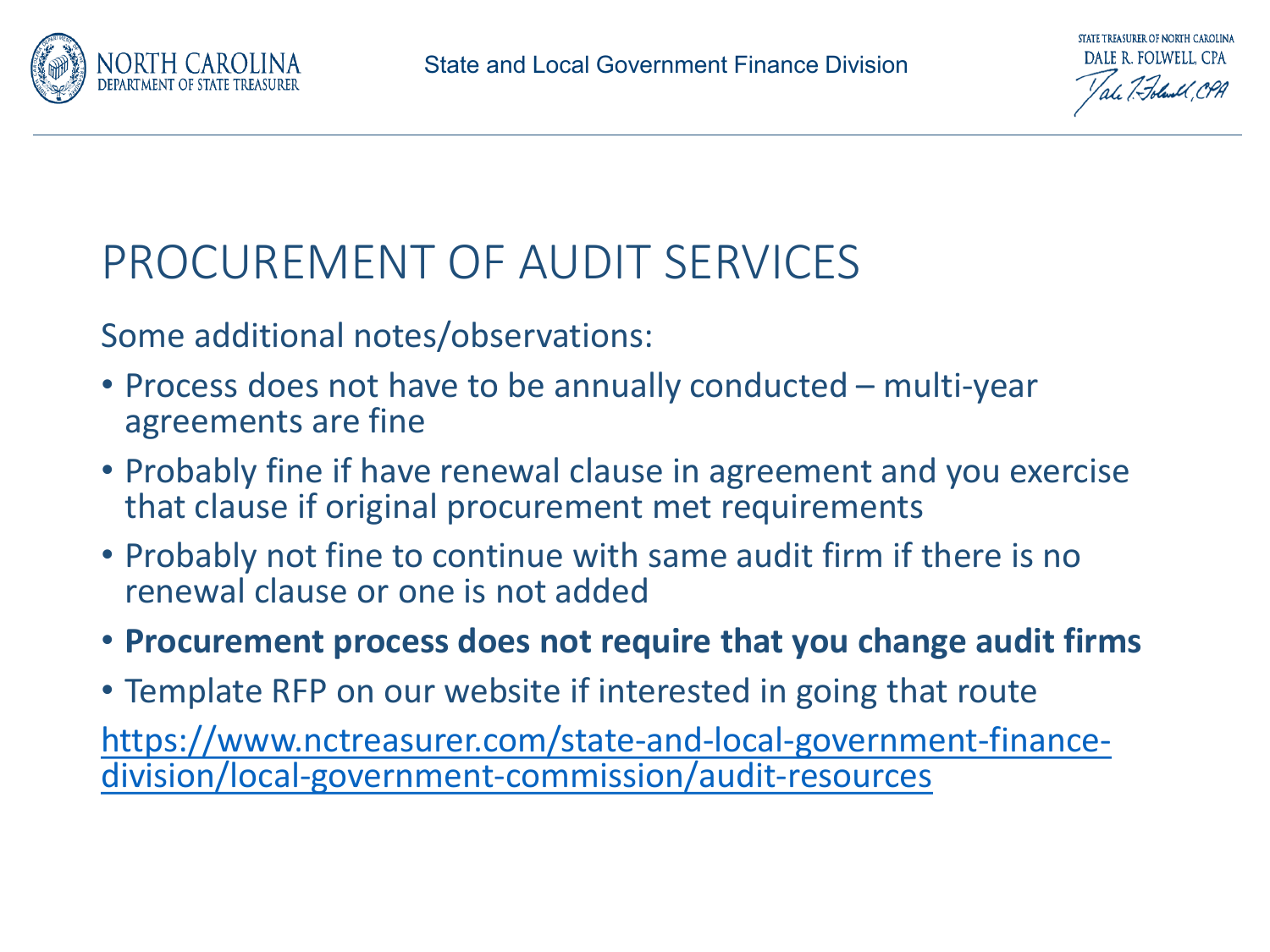



## BUDGETING ORDINANCE AND AMENDMENTS

- Strongly recommend use of grant project ordinance (multi-year) for initial accounting for the funds
- Reported as a Special Revenue Fund in financial statements
- Fund stays open until all funds are accounted for
- Amend as you decided specifically what to do with the funds
- Sample grant project ordinance and amendments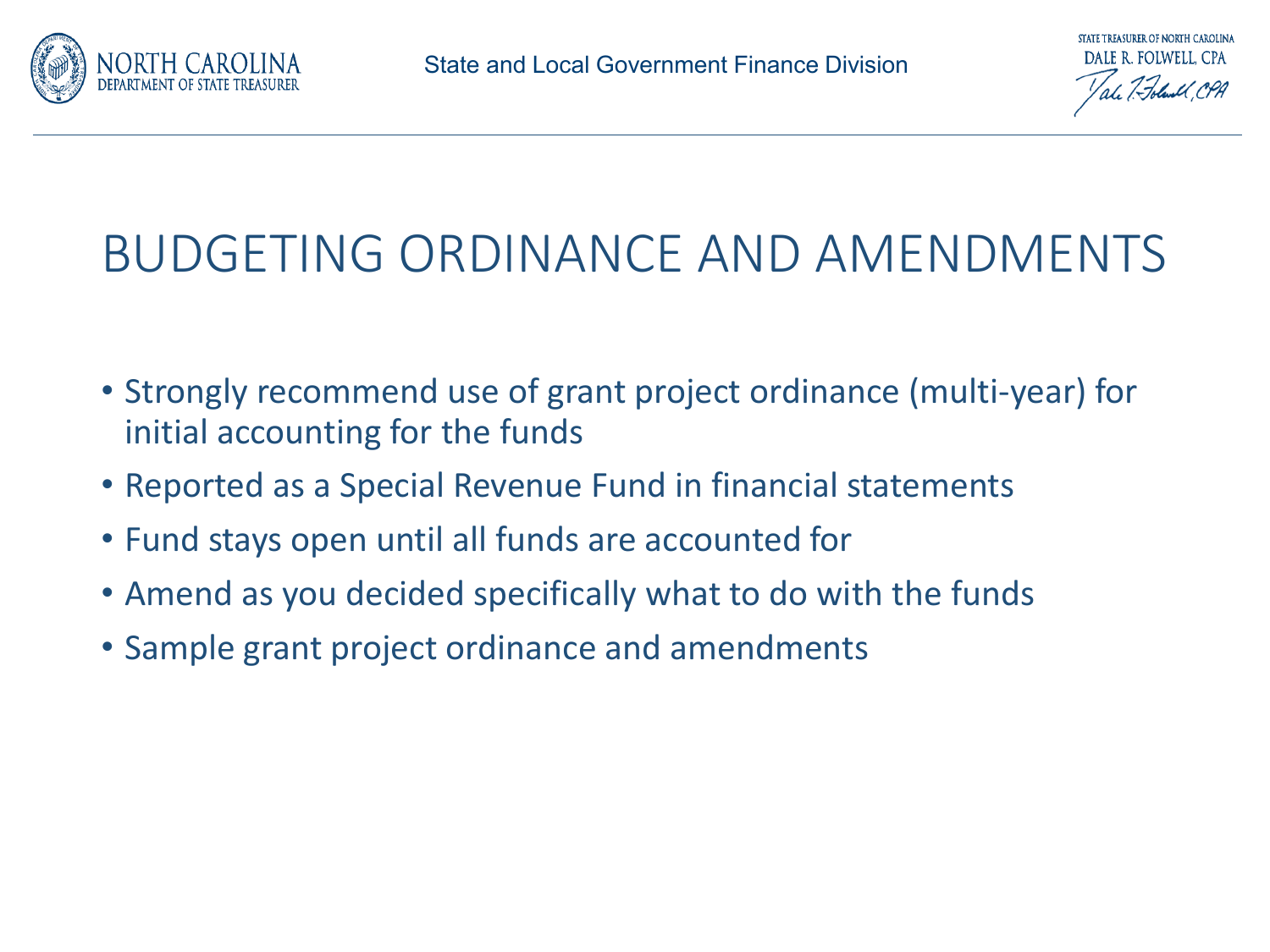#### Grant Project Ordinance for the Carolina County American Rescue Plan Act of 2021: Coronavirus State and Local Fiscal Recovery Funds

**BE IT ORDAINED** by the County Board of Carolina County, North Carolina that, pursuant to Section 13.2 of Chapter 159 of the General Statutes of North Carolina, the following grant project ordinance is hereby adopted:

**Section 1:** This ordinance is to establish a budget for a project to be funded by the Coronavirus State and Local Fiscal Recovery Funds of H.R. 1319 American Rescue Plan Act of 2021 (CSLFRF). Carolina County (County) has received the first tranche in the amount of \$1,000,000 of CSLFRF funds. The total allocation is \$2,000,000, with the remainder to be distributed to the County within 12 months. These funds may be used for the following categories of expenditures, to the extent authorized by state law.

- 1. Support public health expenditures, by funding COVID-19 mitigation efforts, medical expenses, behavioral healthcare, and certain public health and safety staff;
- 2. Address negative economic impacts caused by the public health emergency, including economic harms to workers, households, small businesses, impacted industries, and the public sector;
- 3. Replace lost public sector revenue, using this funding to provide government services to the extent of the reduction in revenue experienced due to the pandemic;
- 4. Provide premium pay for essential workers, offering additional support to those who have borne and will bear the greatest health risks because of their service in critical infrastructure sectors; and,
- 5. Invest in water, sewer, and broadband infrastructure, making necessary investments to improve access to clean drinking water, support vital wastewater and stormwater infrastructure, and to expand access to broadband internet.

**Section 2:** The County has elected to take the standard allowance, as authorized by 31 CFR Part 35.6(d)(1) and expend all its CSLFRF funds for the provision of government services.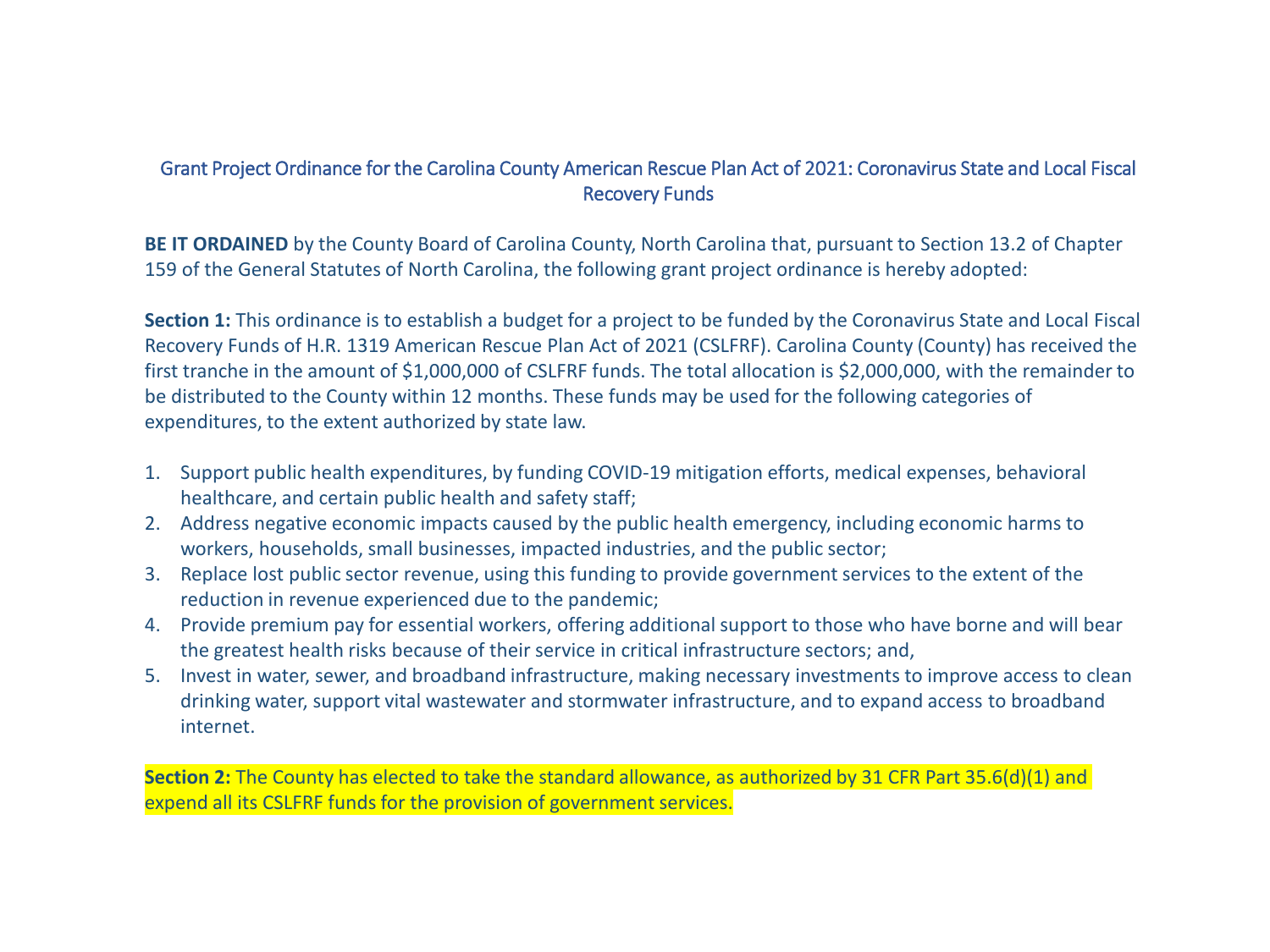#### The following amounts are appropriated for the project and authorized for expenditure:

| <b>Internal</b><br>Project<br>Code | <b>Project Description</b>                                                              | <b>Expenditure</b><br><b>Category (EC)</b> | <b>Cost Object</b> | <b>Appropriation of CSLFRF</b><br><b>Funds</b> |
|------------------------------------|-----------------------------------------------------------------------------------------|--------------------------------------------|--------------------|------------------------------------------------|
| 0001                               | Law Enforcement Services for period of<br>July 1, 2021 through December 31, 2024        | 6.1                                        |                    | Salaries \$500,000                             |
|                                    |                                                                                         |                                            |                    | Benefits \$35,000                              |
| 0002                               | Parks and Recreation Services for period of<br>July 1, 2021 through December 31, 2024   | 6.1                                        |                    | Salaries \$200,000                             |
|                                    |                                                                                         |                                            |                    | Benefits \$14,000                              |
| 0003                               | General Administration Services for period of<br>July 1, 2021 through December 31, 2024 | 6.1                                        |                    | Salaries \$320,000                             |
|                                    |                                                                                         |                                            |                    | Benefits \$21,700                              |
|                                    | Unassigned                                                                              |                                            |                    | \$909,300                                      |
|                                    |                                                                                         |                                            |                    | \$2,000,000                                    |

#### NOTE TO PREPARER:

- Even if supplanting, still track as "projects" for reporting purposes; salaries and benefits are costs within projects
- Can reimburse back to 3/3/2021 but have to meet "effort certification requirements"
- If using for salaries and benefits, want to end as of  $12/31/24$  deadline to commit funds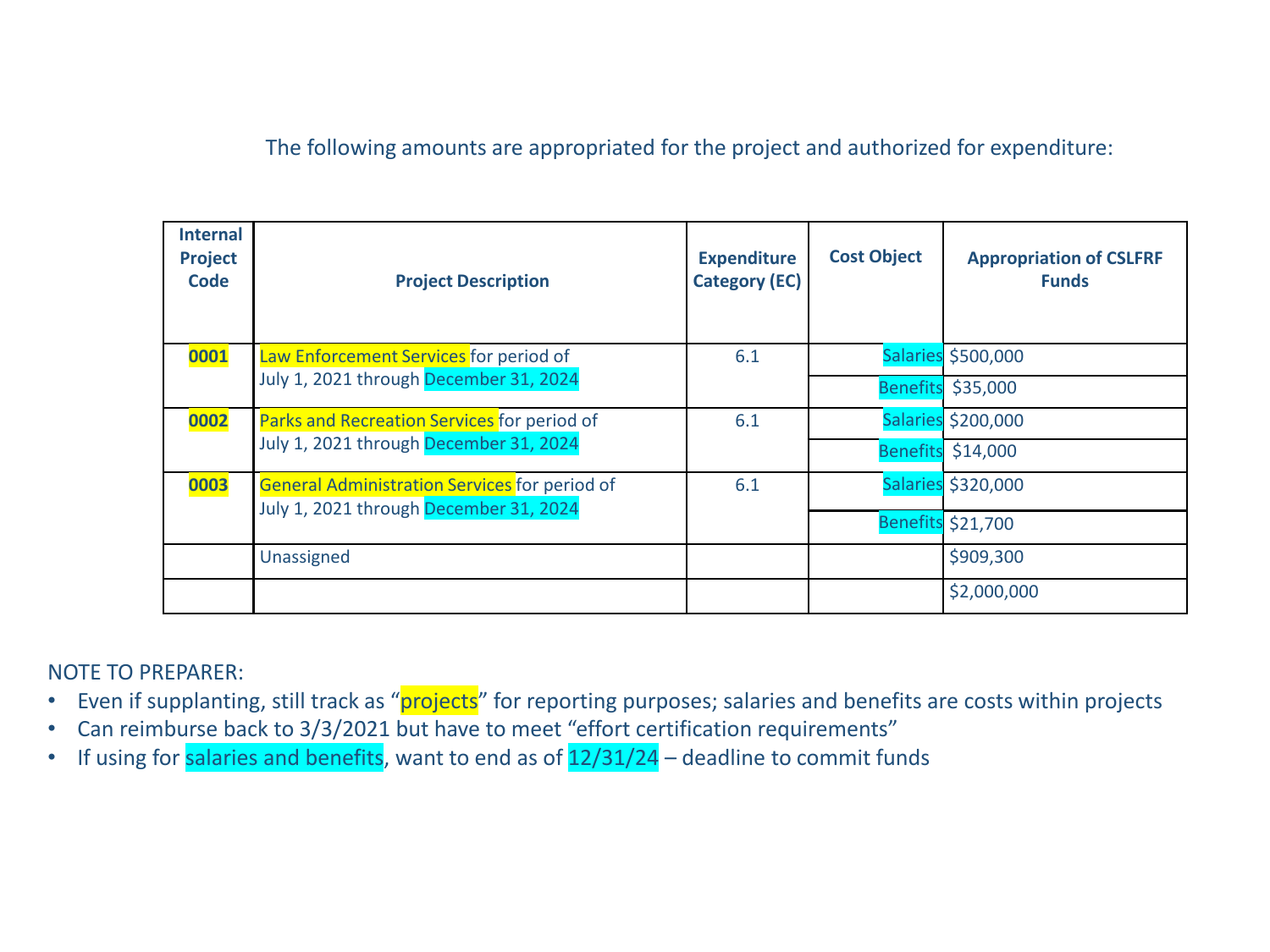- **Section 3:** The following revenues are anticipated to be available to complete the project:
	- **CSLFRF Funds:** \$2,000,000 • **General Fund Transfer:** \$0
	- **Total: \$2,000,000**
- **Section 4:** The Finance Officer is hereby directed to maintain sufficient specific detailed accounting records to satisfy the requirements of the grantor agency and the grant agreements, including payroll documentation and effort certifications, in accordance with 2 CFR 200.430 & 2 CFR 200.431.
- **Section 5:** The Finance Officer is hereby directed to report the financial status of the project to the governing board on a quarterly basis.
- **Section 6:** Copies of this grant project ordinance shall be furnished to the Budget Officer, the Finance Officer and to the Clerk to County Board.
- **Section 7:** This grant project ordinance expires on December 31, 2026, or when all the CSLFRF funds have been obligated and expended by the County, whichever occurs sooner.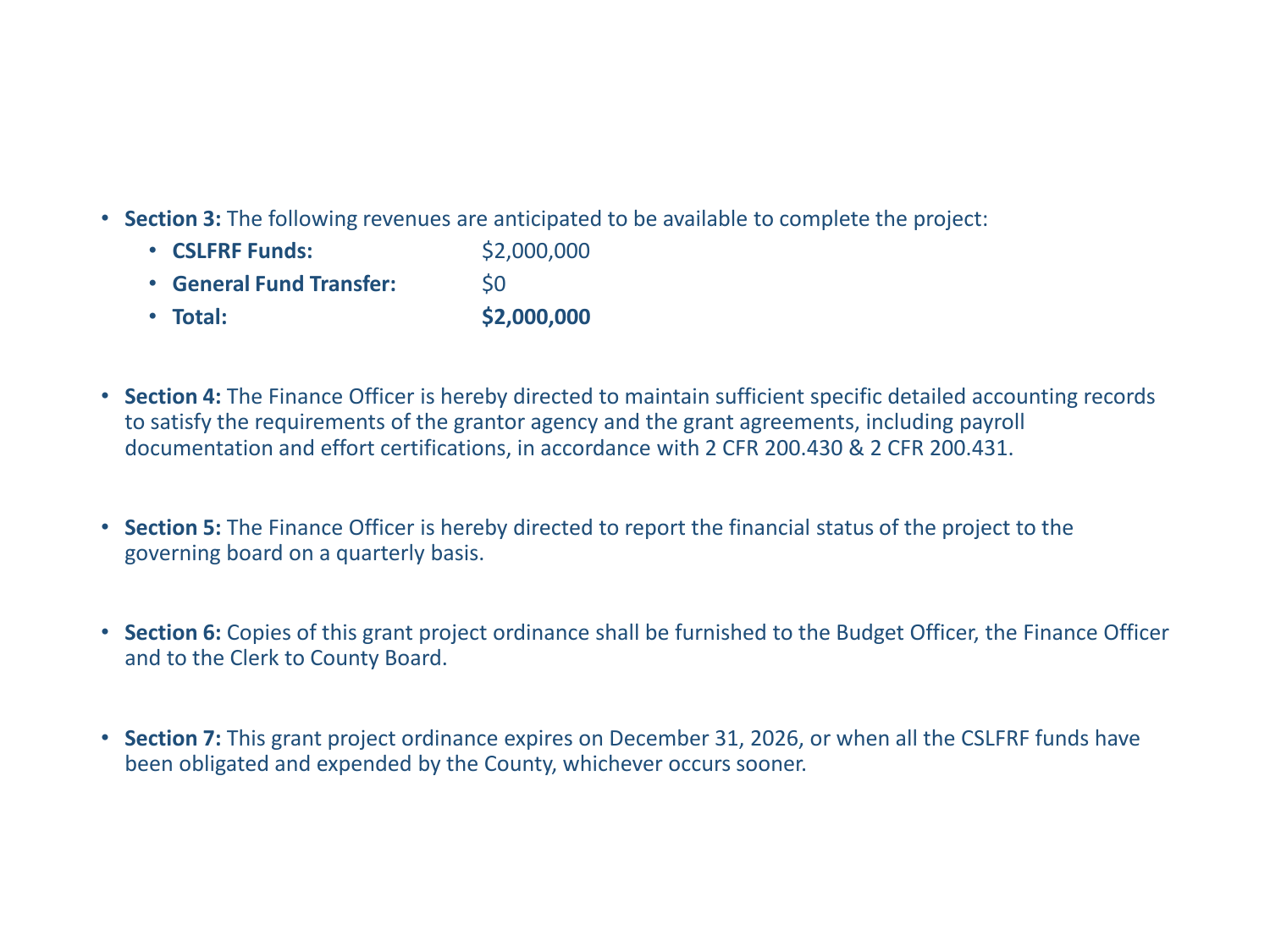#### **Sample CSLFRF Grant Project Ordinance Budget Amendments**

*Scenario: Transferring \$500,000 to General Fund for premium pay for public safety staff*

**Carolina County Budget Amendment #1 CSLFRF Project Fund**

#### **Section 2 of the CSLFRF Grant Project Ordinance Budget is amended as follows:**

| <b>CSLFRF Project funds appropriated:</b> |             |
|-------------------------------------------|-------------|
| <b>CSLFRF Project</b>                     | \$1,500,000 |
| Transfer to General Fund                  | \$ 500,000  |
|                                           | \$2,000,000 |

#### **Section X of the General Fund Budget ordinance is amended to increase appropriations as follows:**

Public Safety **\$500,000** 

#### **Section Y of the General Fund Budget ordinance is amended to increase transfers in as follows:**

Transfer in from CSLFRF Grant Project \$500,000

#### *NOTE TO PREPARER: This is a sample budget ordinance amendment. Please make this fit your budget structure. This amendment example is in no way related to the second sample budget ordinance amendment.*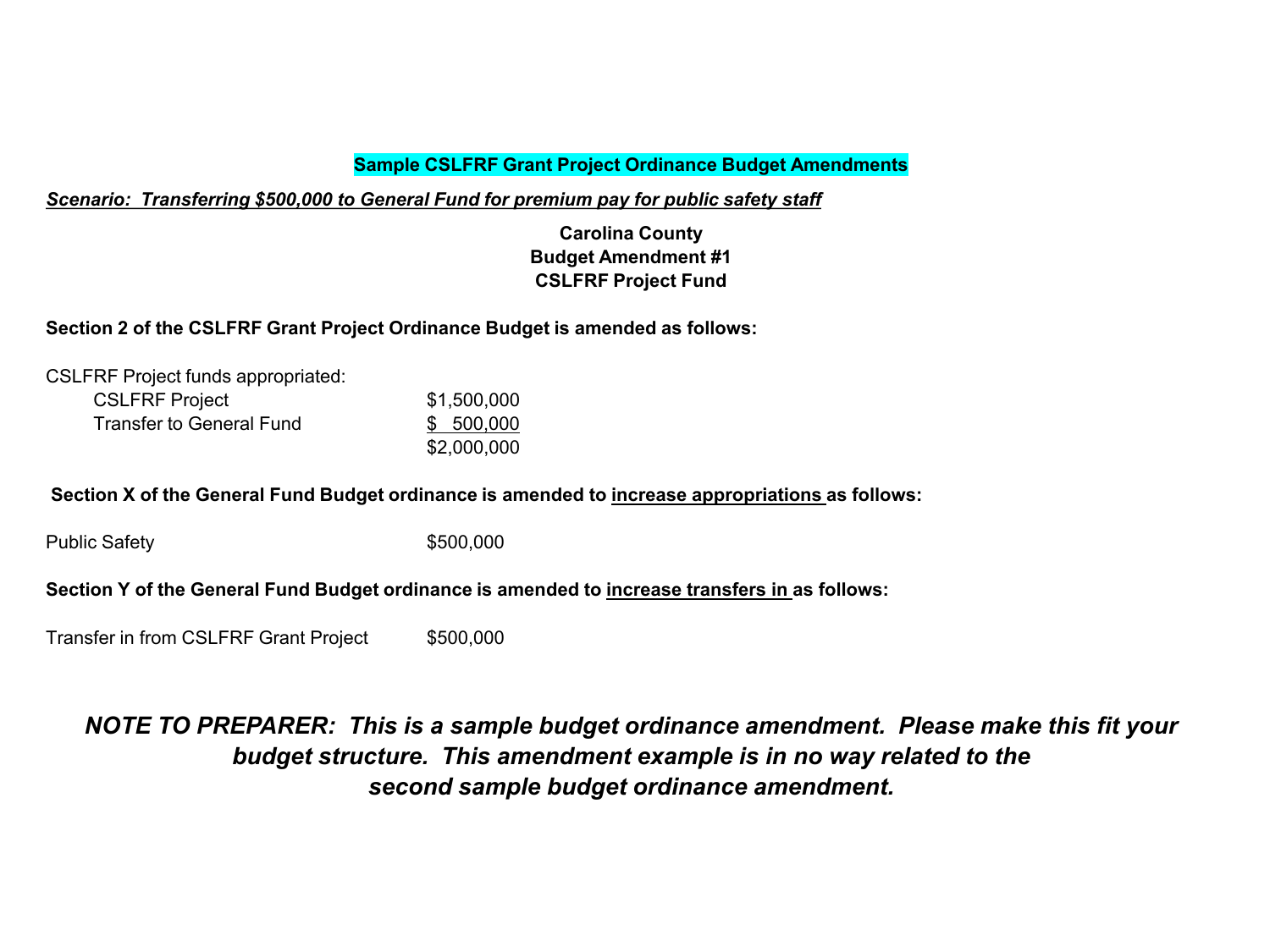#### *Scenario: Transferring \$1,500,000 to Sewer Capital Project Fund:*

#### **Carolina County Budget Amendment #2 CSLFRF Project Fund**

#### **Section 2 of the CLFRF Grant Project Ordinance Budget is amended as follows:**

| <b>CSLFRF Project funds appropriated:</b> |             |
|-------------------------------------------|-------------|
| <b>CSLFRF Project</b>                     | \$500,000   |
| <b>Transfer to Sewer Capital Project</b>  | \$1,500,000 |
|                                           | \$2,000,000 |

#### **Section X of the Sewer Capital Project Fund Budget ordinance is amended to increase appropriations as follows:**

Sewer plant upgrade  $$1,500,000$ 

#### **Section Y of the Sewer Capital Project Fund Budget ordinance is amended to increase transfers in as follows:**

Transfer in from CSLFRF Grant Project \$1,500,000

#### *NOTE TO PREPARER: This is a sample budget ordinance amendment. Please make this fit your budget structure. This amendment is in no way related to the second sample budget ordinance amendment.*